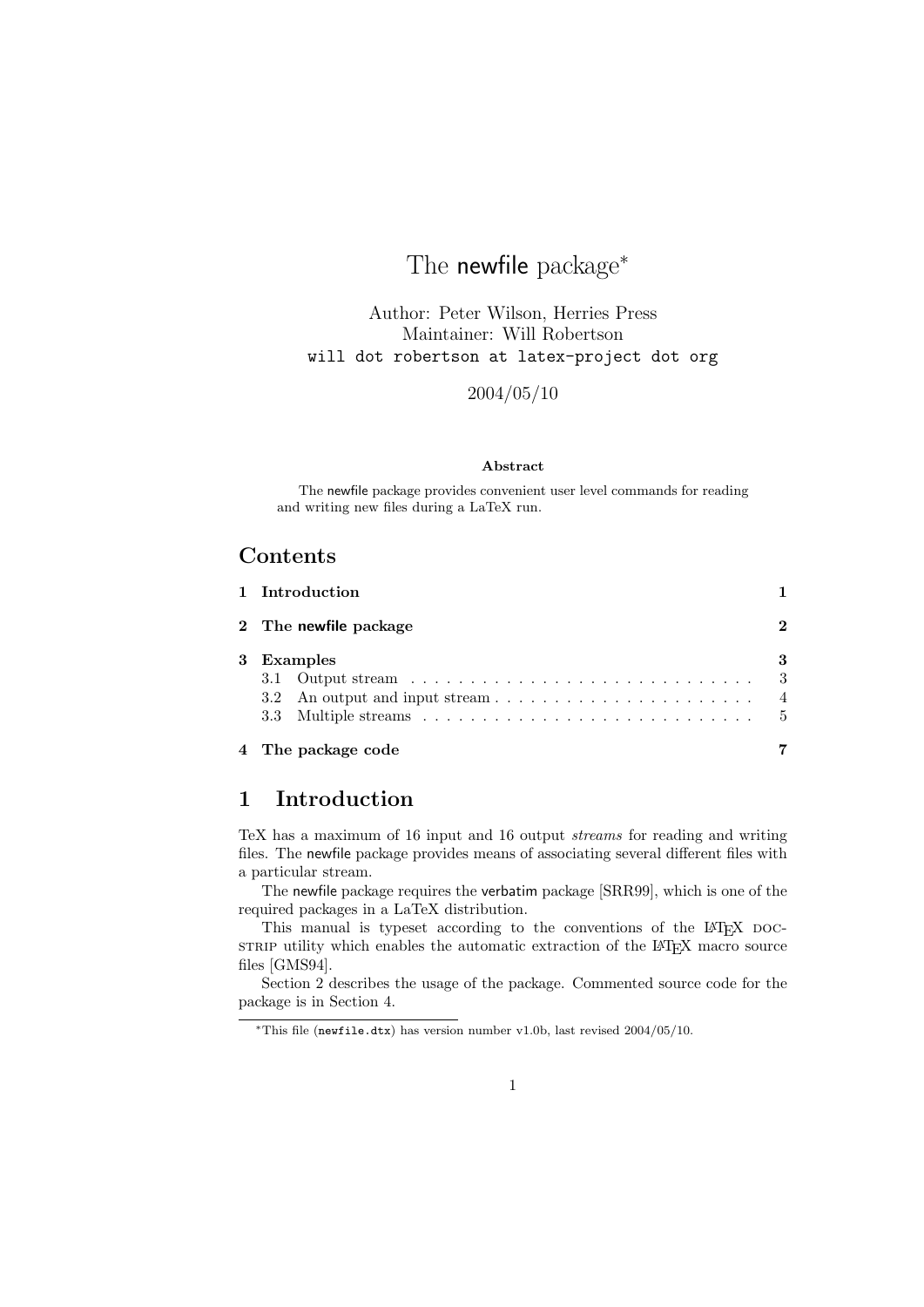## 2 The newfile package

 $\new$ autputstream The command  $\newcommand{\newcommand{\new}{t}new}$  creates a new stream called  $\newcommand{\new}{new}{t}$  $\neq$  for writing out text and commands. The  $\langle stream \rangle$  should be just alphabetic characters with no spaces; for example myout. The command \newinputstream{ $\langle stream \rangle$ } creates a new stream for reading from a file. The  $\langle stream \rangle$  names must be unique — you cannot use the same name for both an input and an output stream.

If you try and create too many streams, TeX will tell you via an error message.

These two commands also attempt to create two other new commands, called respectively \atstreamopen<stream> and \atstreamclose<stream>. If these commands already exist then they are left untouched, otherwise they are created (like using \providecommand{\atstreamopen<stream}{}). For example if if you have used mystr as the name of a stream (either input or output), then the macros \atstreamopenmystr and \atstreamclosemystr are defined; by default they do nothing, but you can \renewcommand them to do something.

\openoutputfile The macro \openoutputfile{ $\{filename\}$ } { $\{stream\}$ } opens the file called  $\langle$ filename) and the output stream  $\langle stream \rangle$ . It then attaches the file to the stream for writing and calls the macro \atstreamopen<stream>. Any pre-existing contents of  $\langle \text{filname} \rangle$  are deleted.

 $\lvert$ closeoutputstream The macro  $\lvert$ closeoutputstream $\{\langle stream\rangle\}$  calls the macro  $\lvert$ atstreamclose $\langle stream\rangle$ , closes the output stream  $\langle stream \rangle$  and closes whatever file is currently attached to  $\langle stream \rangle$ . It then detaches the file from the stream.

writeverbatim The writeverbatim environment takes one argument, the name of an output stream, which must be open. The contents of the environment are written out verbatim to the file currently attached to the stream.

\addtostream The command \addtostream{ $\{ \text{stream}\}$ }{ $\{ \text{text}\}$  writes  $\langle \text{text}\rangle$  to the file currently attached to the output stream  $\langle stream \rangle$ , which must be open. Any commands within  $\langle text \rangle$  will be processed before being written. To prevent this, put \protect before any command that you do not want expanding.

\openinputfile The macro \openinputfile{ $\{filename\}$ }  $\{stream\}$ } opens the file called  $\{filename\}$ and the input stream  $\langle stream \rangle$ . It then attaches the file to the stream for reading and calls the macro \atstreamopen <stream>. It is an error if  $\{filename\}$  can not be found.

 $\clots$  The macro  $\clots$  closeinputstream ${\langle stream \rangle}$  calls the macro  $\text{atstream}$  cose $\text{stream}$ , closes the input stream  $\langle stream \rangle$  and closes whatever file is currently attached to  $\langle stream \rangle$ . It then detaches the file from the stream.

 $\text{Preadstream}$  The macro  $\text{intername}(stream)$  reads the contents of the file that is currently associated with the input stream  $\langle stream \rangle$ . This provides the same functionality as  $\in{\{filename\}}$  does.

 $\text{Vreadaline}$  The macro  $\text{dation}\$  reads what TeX considers to be one line from the file that is currently associated with the input stream  $\langle stream \rangle$ . Multiple lines can be read by calling \readaline multiple times. A warning is issued if there are no more lines to be read (i.e., the end of the file has been reached).

 $\text{Vreadverbatin}$  The macro  $\text{setim}\{stream\}$  reads the contents of the file that is currently associated with the input stream  $\langle stream \rangle$  as verbatim text. This provides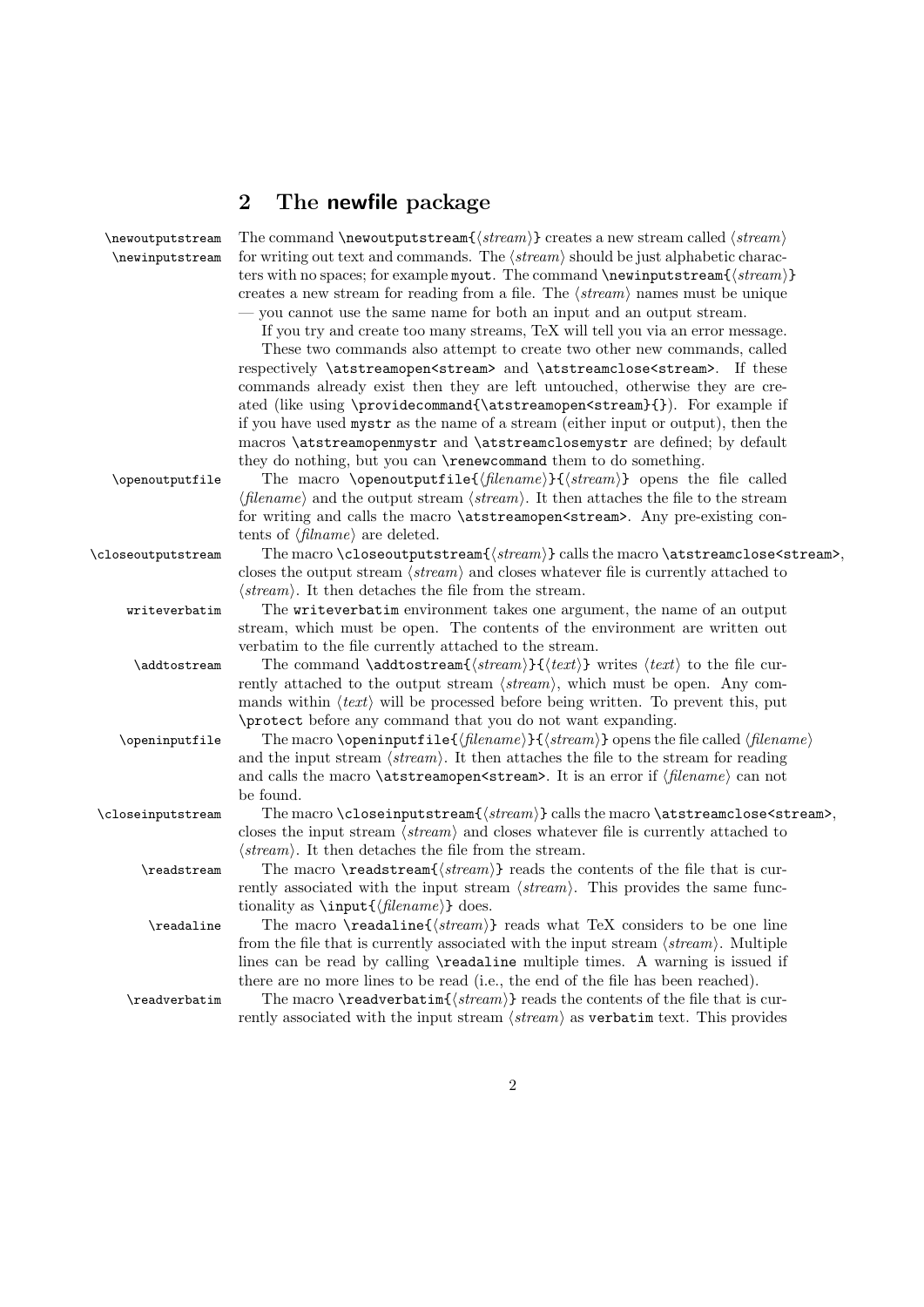the same functionality as the verbatim package's \verbatiminput{ $\{filename\}$ } command does.

 $\stream$  Text read in verbatim is typeset using the font specified by  $\stream$ font ${\font}$ . The default is \streamvfont{\normalfont\ttfamily}. To typeset in a smaller font, try for example, \streamvfont{\small\ttfamily}.

\numbervstream The declaration \numbervstream causes \readverbatim to number each line it reads. The declaration \marginnumbervstream is similar to \numbervstream except it puts the numbers in the margin. The streamvline counter is used for the line numbering. Both the numbering declarations (re)set it to zero. The numbers are typeset in the font specified by  $\stream$ reamvnumfont $\{\langle font \rangle\}$ . The default is \streamvnumfont{\footnotesize}.

\plainvstream The declaration \plainvstream stops any numbering. The default is \plainvstream. comment The comment environment, which is part of the verbatim package, throws away everything inside the environment.

> The verbatim package [SRR99] provides some other facilities, apart from the comment environment, and its documentation explains them.

## 3 Examples

#### 3.1 Output stream

This example is inspired by the endfloat package [MG95] which provides a more sophisticated approach than shown below. The example demonstrates the use of an output stream.

Suppose that in an article class document you want all the figures to be collected at the end, but to specify them at the appropriate places in the body of the text.

1  $\langle *ex \rangle$ 

2 \documentclass{article} 3 \usepackage{newfile} 4 ...

Create a new output stream called figs and open it to write to file figures.tex.

```
5 \newoutputstream{figs}
6 \openoutputfile{figures.out}{figs}
7 ...
```
Write out verbatim the first figure environment to the figs stream.

```
8 \begin{writeverbatim}{figs}
9 \begin{figure}
10 \ldots11 \end{figure}
12 \end{writeverbatim}
13 ...
```
After the last figure is written to figs, close the figs output stream, which also closes the figures.out file.

14 \begin{writeverbatim}{figs}

\marginnumbervstream \streamvnumfont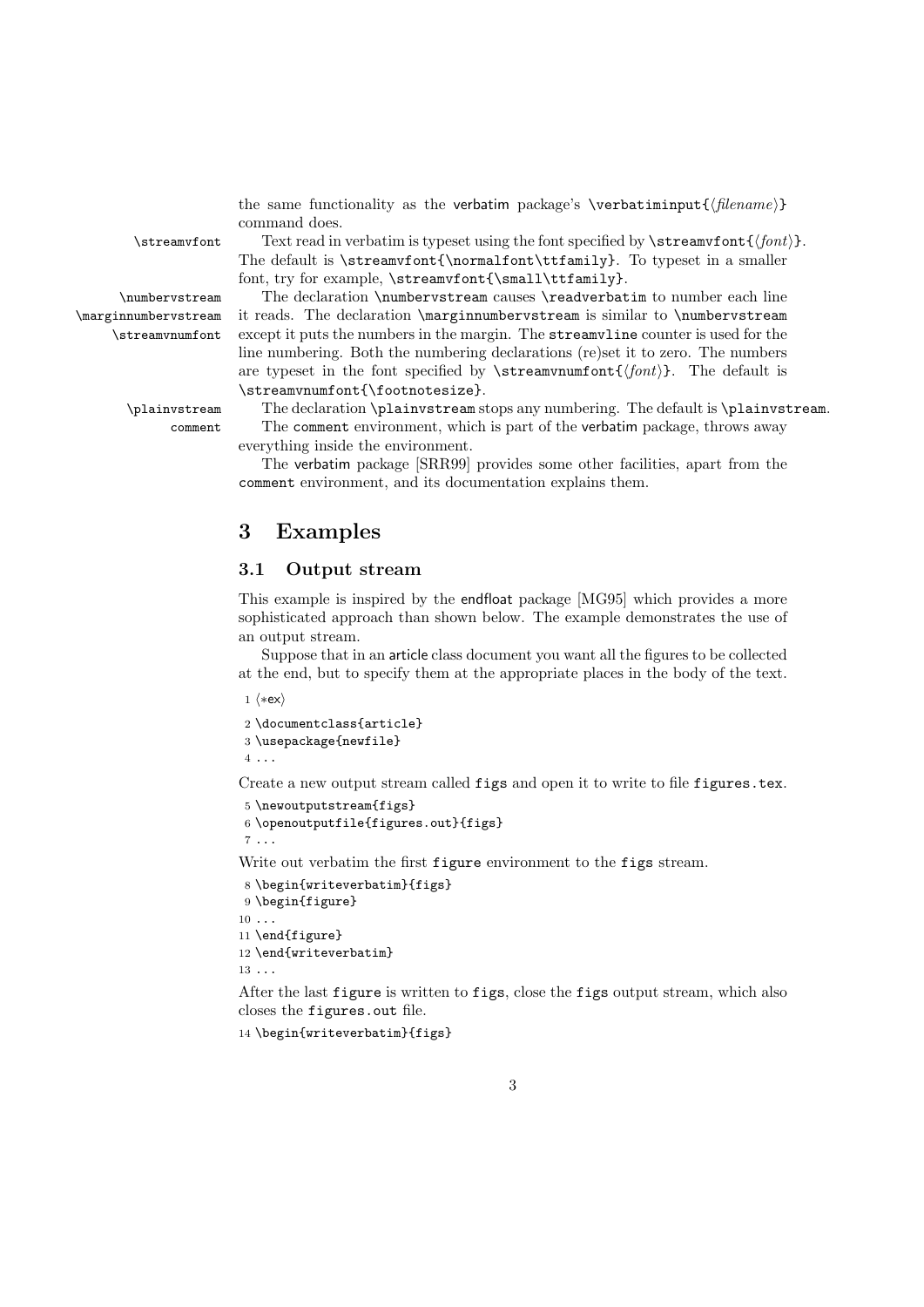```
15 \begin{figure}
16 ...
17 \end{figure}
18 \end{writeverbatim}
19 \closeoutputstream{figs}
20 \ldotsAt the end \input figures.out to typeset the figures.
21 \input{figures.out}
22 \end{document}
```
#### 3.2 An output and input stream

This example is the kind of thing that the answers package [Pif96] does rather better. The example illustrates the use of an output and an input stream.

Suppose you are writing a document that includes questions and answers and you want all the answers at the end. It is most convenient if you can write the answer to each question as it is posed, and then only print them at the end.

```
1 \documentclass{article}
2 \usepackage{newfile}
3 ...
```
Create new output and input streams called ans and ansin. Just to demonstrate the use of the \atstreamopen... command, redefine \atstreamopenansin so that it will start a section called 'Answers to all the questions'. Then open the ans stream to write to a file called answers.all.

```
4 \newoutputstream{ans}
5 \newinputstream{ansin}
6 \renewcommand{\atstreamopenansin}{\section{Answers to all the questions}}
7 \openoutputfile{answers.all}{ans}
8 ...
```
For each question, write out the answer verbatim to the ans stream.

```
9 This is a question.
10 \begin{writeverbatim}{ans}
11 This is the answer to a question.
12 \end{writeverbatim}
13 ...
```
At the end, close the ans stream and open the ansin stream to read from the file answers.all. Opening the stream will also start the new 'Answers to all the questions' section (from \atstreamopenansin). Then read from the ansin stream.

```
14 \closeoutputstream{ans}
15 \openinputfile{answers.all}{ansin}
16 \readstream{ansin}
```
Finally, close the ansin stream, and we are done.

```
17 \closeinputstream{ansin}
18 \end{document}
```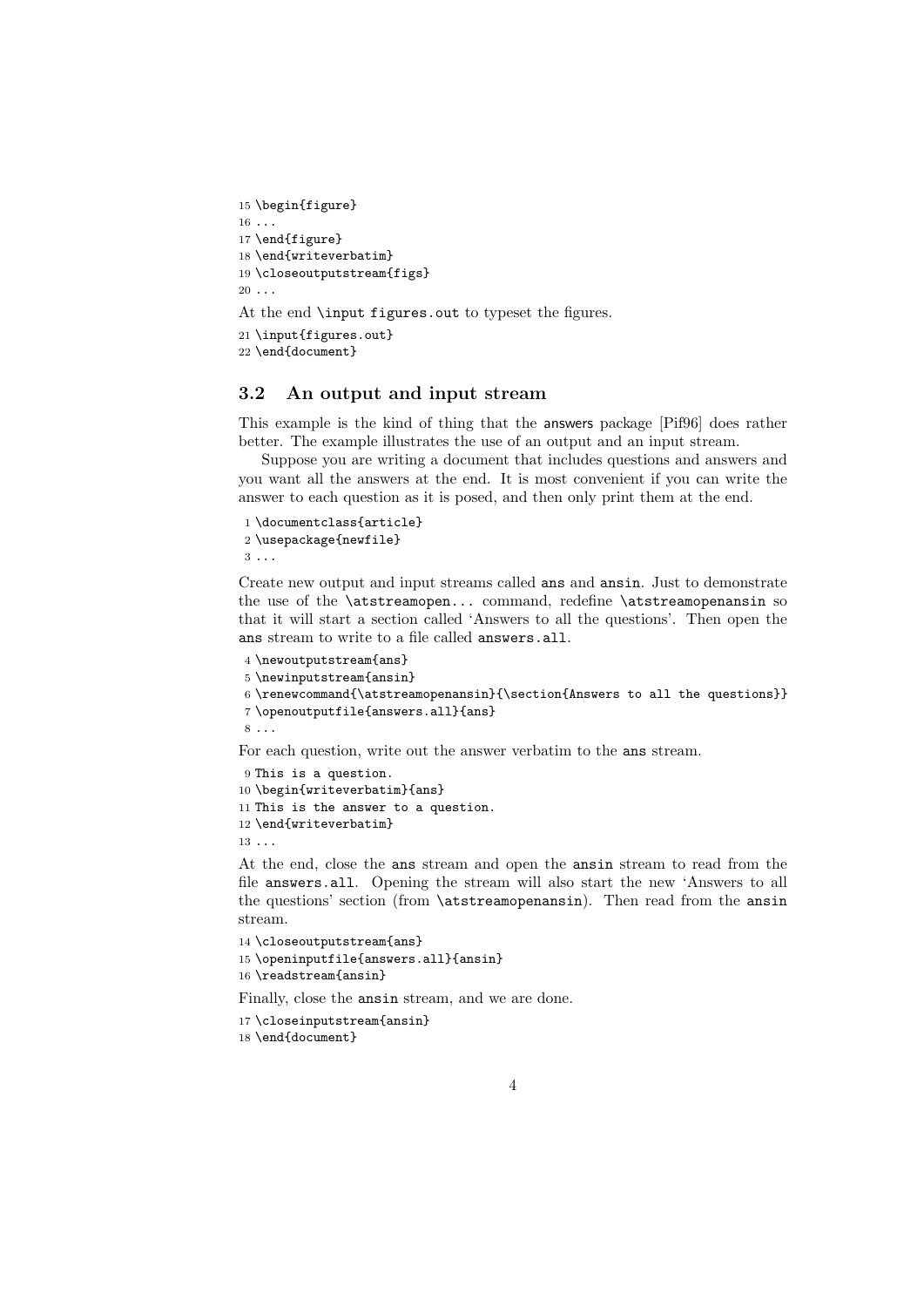If desired, instead of inserting the answers at the end of the question document, answers.all could have been \input into a seperate answer document.

Along the same lines as above, perhaps the original document is a book class, with questions (and answers) at the end of each chapter. A seperate answer file could be produced for each chapter, like:

```
1 ...
2 \newoutputstream{ansout}
3 \newinputstream{ansin}
4 ...
5 \chapter{First chapter} % chapter 1
6 \openoutputfile{\jobname\thechapter.ans}{ansout}
```
The  $\iota$  is the name of the main LaTeX document file, without the .tex extension, so if the name of the LaTeX source file is mybook.tex the above line creates a file called mybook1.ans.

```
7 ...
8 \begin{writeverbatim}{ansout}
9 An answer
10 \end{writeverbatim}
11 ...
12 \closeoutputstream{ansout}
13 \chapter{Another chapter} % chapter N
14 \openoutputfile{\jobname\thechapter.ans}{ansout}
15\, . . .
16 \closeoutputstream{ansout}
17
18 \chapter{Answers}
19
20 \section{Chapter 1}
21 \openinputstream{\jobname1.ans}{ansin}
22 \readstream{ansin}
23 \closestream{ansin}
24 \ldots25 \section{Chapter N}
26 \openinputstream{\jobnameN.ans}{ansin}
27 \readstream{ansin}
28 \closestream{ansin}
29 ...
```
The above example shows how you can associate different files with a single stream.

#### 3.3 Multiple streams

This is a more complex example, again inspired by the endfloat package. In a book class document you want all the figures and tables to be collected at the end, but to specify them at the appropriate places in the body of the text.

```
1 \documentclass{book}
```
\usepackage{newfile}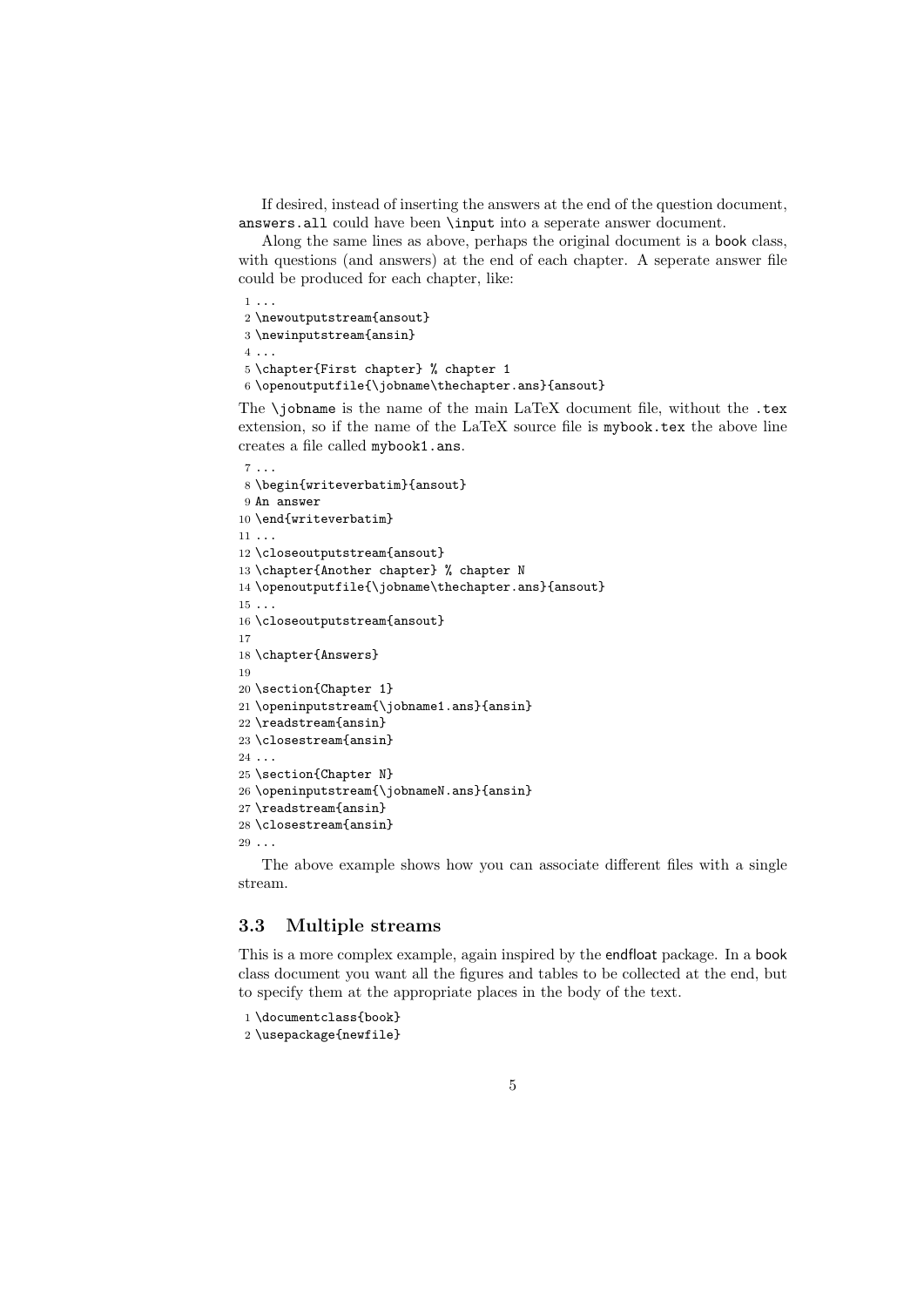#### 3 ...

Create and open two new output streams, one for figures (figs) and the other (tabs) for tables. For demonstration purposes, also create a new input stream called figtab.

 \newoutputstream{figs} \openoutputfile{figures.out}{figs} \newoutputstream{tabs} \openoutputfile{tables.out}{tabs} \newinputstream{figtab}  $9 \ldots$ 

There is a slight difficulty with this example, as in the book class, figures and table numbers start anew with each chapter and the chapter number is preprended to the sequence number. We can make a start on solving this by creating a new pseudo chapter number and changing the default definitions of the figure and table numbers (which are \renewcommand{\thefigure}{\thechapter.\arabic{figure}} and similarly for tables).

```
10 \newcounter{pseudochapter}
\label{thm:main} \verb|11 \verb|\renewcommand{}|\thepseudochapter}{\arabic{pseudochapter}\}12 \renewcommand{\thefigure}{\thepseudochapter.\arabic{figure}}
13 \renewcommand{\thetable}{\thepseudochapter.\arabic{table}}
14 ...
Do the usual things at the start of the document.
```

```
15 \begin{document}
16 \maketitle
17 \tableofcontents
18 \listoffigures
19 ..
```
At the start of each chapter we need to set the pseudochapter counter to the chapter number, and write this to the output streams so that there is a record of which chapters the figures and tables came from Normally, each chapter resets the figure and table numbers, but as these will now be at the end, we have to fake the start of chapters in the output files. We can do all of this by the \addtostream macro.

```
20 \chapter{First}
```
The next bit of code will result in

\setcounter{pseudochapter}{N}

where  $N$  is the number of this chapter, appearing in the output files.

21 \addtostream{figs}{\protect\setcounter{pseudochapter}{\thechapter}}

22 \addtostream{tabs}{\protect\setcounter{pseudochapter}{\thechapter}}

The next bit of code results in the following two lines in the output files:

#### \refstepcounter{chapter}

\addtocounter{chapter}{-1}

The first of these has the effect of resetting the figure and table counters by increasing the chapter counter by one. The second line resets the chapter counter back to its original value.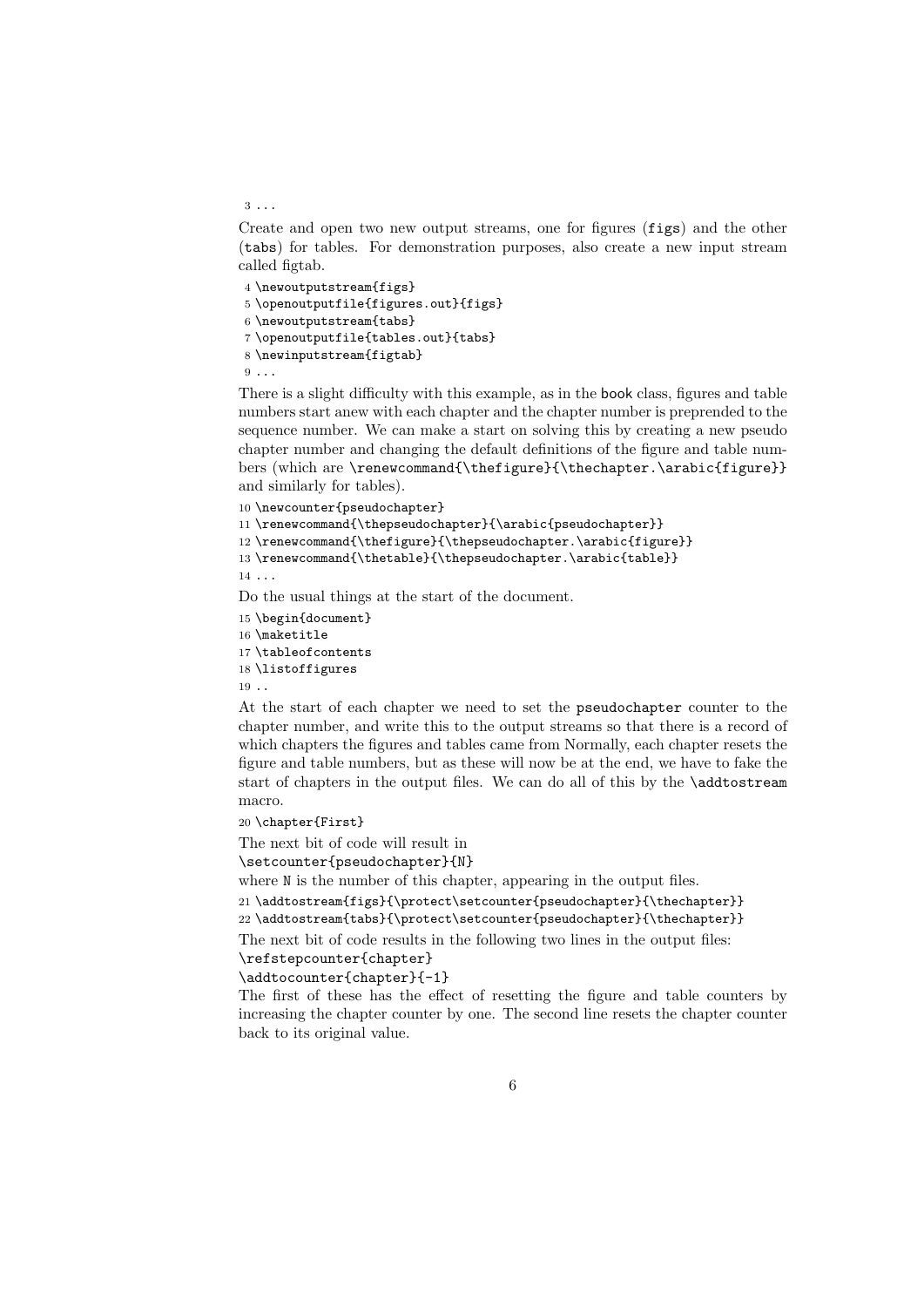```
23 \addtostream{figs}{\protect\refstepcounter{chapter}}
24 \addtostream{figs}{\protect\addtocounter{chapter}{-1}}
25 \addtostream{tabs}{\protect\refstepcounter{chapter}}
26 \addtostream{tabs}{\protect\addtocounter{chapter}{-1}}
```
Write out verbatim each figure to the figs stream.

```
27 \begin{writeverbatim}{figs}
28 \begin{figure}
29 \ldots30 \end{figure}
31 \end{writeverbatim}
32 \ldots
```
and write each table verbatim to the tabs stream.

```
33 \begin{writeverbatim}{tabs}
34 \begin{table}
35 \ldots36 \end{table}
37 \end{writeverbatim}
38 ...
```
When we have done all the chapters, figures and tables, close the two output streams.

```
39 \closeoutputstream{figs}
40 \closeoutputstream{tabs}
```
Then if we want the figures to be typeset before the tables, open the figtab stream to read from figures.out, read the stream and close it.

```
41 \openinputfile{figures.out}{figtab}
42 \readstream{figtab}
43 \closestream{figtab}
```
We can use the same figtab stream for reading the tables.

```
44 \openinputfile{tables.out}{figtab}
45 \readstream{figtab}
46 \closestream{figtab}
47 \end{document}
```
48  $\langle$ /ex $\rangle$ 

Note that the endfloat package [MG95] will produce the same effect as the previous example, but much simply.

## 4 The package code

This package can only be used with LaTeX2e, and requires the verbatim package [SRR99], which is one of the required packages for a LaTeX distribution.

```
1 \langle *outin \rangle
```

```
2 \NeedsTeXFormat{LaTeX2e}[1996/06/01]
```

```
3 \ProvidesPackage{newfile}[2009/09/03 v1.0c Output and input files]
```

```
4 \RequirePackage{verbatim}
```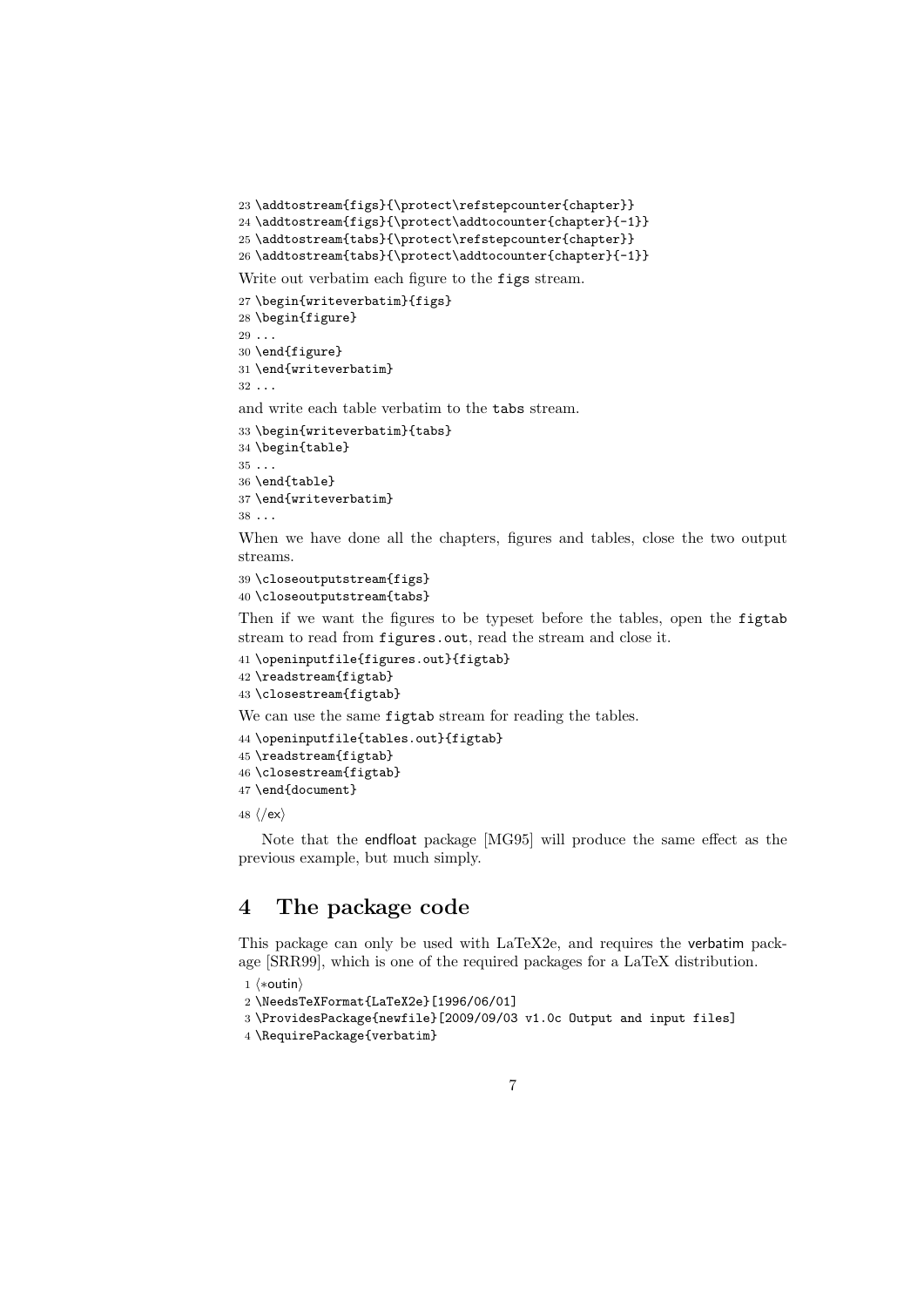To try and avoid name clashes with other packages, each internal macro in this package includes the character string 'stre@m'.

 $\newolution \newcommand{\new}{new-1} \newcommand{\new}{new-1} \newcommand{\new}{new-1} \newcommand{\new}{new-1} \newcommand{\new}{new-1} \newcommand{\new}{new-1} \newcommand{\new}{new-1} \newcommand{\new}{new-1} \newcommand{\new}{new-1} \newcommand{\new}{new-1} \newcommand{\new}{new-1} \newcommand{\new}{new-1} \newcommand{\new}{new-1} \newcommand{\new}{new-1} \newcommand{\new}{new-1} \newcommand{\new}{new-1} \newcommand{\new}{new-1} \newcommand{\new}{new-1} \newcommand{\new}{new-1} \newcommand{\new}{new}{new-1} \newcommand{\new}{new-1} \newcommand{\new$ ferent files may be associated with the  $\langle stream \rangle$ . Note that TeX permits no more than 16 output streams. \newcommand{\newoutputstream}[1]{% \@ifundefined{#1outstre@m}% {\expandafter\newwrite\csname #1outstre@m\endcsname \csname newif\expandafter\endcsname \csname ifstre@m#1open\endcsname \global\csname stre@m#1openfalse\endcsname \expandafter\ifx\csname atstreamopen#1\endcsname\relax 12 \global\@namedef{atstreamopen#1}{}% \fi \expandafter\ifx\csname atstreamclose#1\endcsname\relax \global\@namedef{atstreamclose#1}{}% \fi }% {\PackageError{newfile}{Output stream #1 is already defined}{\@ehc}}} \newinputstream \newinputstream{ $\langle stream \rangle$ } creates a new input stream called  $\langle stream \rangle$ . Different files may be associated with the  $\langle stream \rangle$ . Note that TeX permits no more than 16 input streams. \newcommand{\newinputstream}[1]{% \@ifundefined{#1instre@m}% {\expandafter\newread\csname #1instre@m\endcsname 23 \csname newif\expandafter\endcsname \csname ifstre@m#1open\endcsname \global\csname stre@m#1openfalse\endcsname \expandafter\ifx\csname atstreamopen#1\endcsname\relax 27 \global\@namedef{atstreamopen#1}{}% 28  $\forall$ fi \expandafter\ifx\csname atstreamclose#1\endcsname\relax \global\@namedef{atstreamclose#1}{}% \fi  $32 \frac{\cancel{10}}{32}$  {\PackageError{newfile}{Input stream #1 is already defined}{\@ehc}}} Some checking macros will be useful as some of the checks occur in multiple places.  $\left\{\frac{s}{RUE code}\right\}$  ( $\left\{RUE code\right\}$  checks if stream  $\left\{stream\right\}$ is currently open.

```
35 \newcommand{\@ifstre@mopen}[3]{%
```

```
36 \csname ifstre@m#1open\endcsname#2\else#3\fi}
```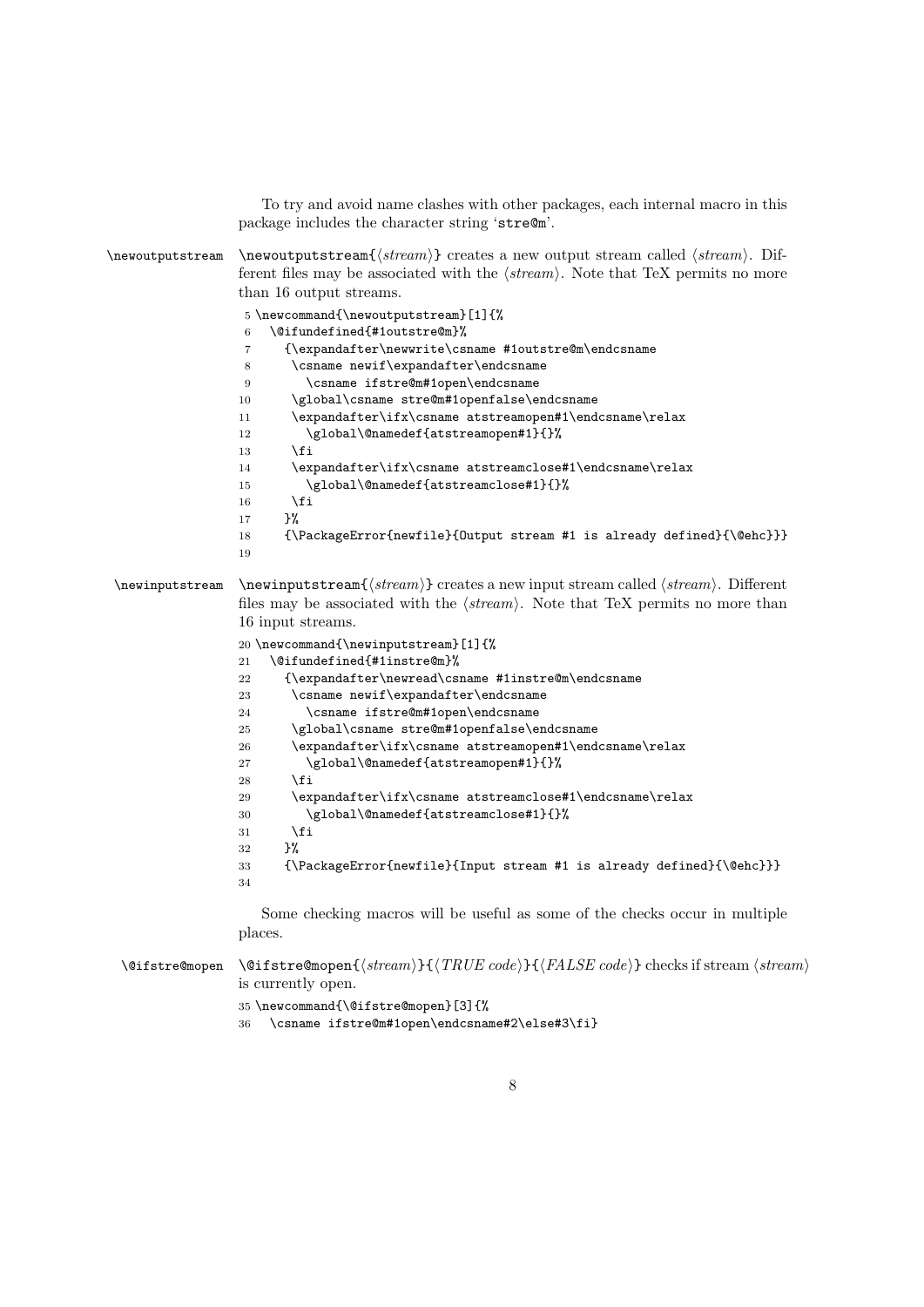| $\in$ emandopen     | \instre@mandopen $\{\text{stream}\}\{\text{TRUE code}\}$ checks if $\text{stream}\$ is an input<br>stream and is open. If so, it executes $\langle \text{TRUE code} \rangle$ .<br>37 \newcommand{\instre@mandopen}[2]{%<br>\@ifundefined{#1instre@m}{%<br>38<br>\PackageError{newfile}{#1\space is not an input stream}{\@ehc}}%<br>39<br>${\{\verb \@ifstre@mopen{#1}{#2}\$\}}$<br>40<br>\PackageError{newfile}{Input stream #1\space is not open}{\@ehc}}}}<br>41<br>42                                                                                                                                                                                                  |
|---------------------|----------------------------------------------------------------------------------------------------------------------------------------------------------------------------------------------------------------------------------------------------------------------------------------------------------------------------------------------------------------------------------------------------------------------------------------------------------------------------------------------------------------------------------------------------------------------------------------------------------------------------------------------------------------------------|
| \instre@mandclosed  | \instre@mandclosed{ $\{stream\}$ }{ $\{TRUE \ code\}$ checks if $\langle stream \rangle$ is an input<br>stream and is closed (not open). If so, it executes $\langle TRUE \ code \rangle$ .<br>43 \newcommand{\instre@mandclosed}[2]{%<br>\@ifundefined{#1instre@m}{%<br>44<br>\PackageError{newfile}{#1\space is not an input stream}{\@ehc}}%<br>45<br>${\{\verb \@ifstre@mopen{#1}\}{}_{\lambda}^{\sigma}}$<br>46<br>\PackageError{newfile}{Input stream #1\space is open}{\@ehc}}{#2}}}<br>47<br>48                                                                                                                                                                    |
| \outstre@mandopen   | $\texttt{counterGamma}(\text{stream})\{\text{TRUE code}\}\$ checks if $\text{stream}$ is an output<br>stream and is open. If so, it executes $\langle TRUE \ code \rangle$ .<br>49 \newcommand{\outstre@mandopen}[2]{%<br>\@ifundefined{#1outstre@m}{%<br>50<br>\PackageError{newfile}{#1\space is not an output stream}{\@ehc}}%<br>51<br>${\{\verb \@ifstre@mopen{#1}{#2}\$\}}$<br>52<br>\PackageError{newfile}{Output stream #1\space is not open}{\@ehc}}}}<br>53<br>54                                                                                                                                                                                                |
| \outstre@mandclosed | \outtre@mandclosed{ $\langle stream \rangle$ }{ $\langle TRUE \ code \rangle$ } checks if $\langle stream \rangle$ is an output<br>stream and is closed (not open). If so, it executes $\langle TRUE \ code \rangle$ .<br>55 \newcommand{\outstre@mandclosed}[2]{%<br>\@ifundefined{#1outstre@m}{%<br>56<br>\PackageError{newfile}{#1\space is not an output stream}{\@ehc}}%<br>57<br>{\@ifstre@mopen{#1}{%<br>58<br>\PackageError{newfile}{Output stream #1\space is open}{\@ehc}}{#2}}}<br>59<br>60                                                                                                                                                                     |
| \openoutputfile     | \openoutputfile{ $\{filename\}$ }{ $\{stream\}$ } opens the file called $\{filename\}$ and at-<br>taches it to the stream $\langle stream \rangle$ for writing. However, if the <b>\nofiles</b> command<br>has been given the file is <i>not</i> attached to the stream. No more than one file can<br>be attached to a stream at any given time.<br>61 \newcommand{\openoutputfile}[2]{%<br>\outstre@mandclosed{#2}{%<br>62<br>\global\@namedef{#1@filename}{#1}%<br>63<br>\if@filesw<br>64<br>\immediate\openout\@nameuse{#2outstre@m}=\@nameuse{#1@filename}%<br>65<br>\fi<br>66<br>\global\csname stre@m#2opentrue\endcsname%<br>67<br>\@nameuse{atstreamopen#2}%<br>68 |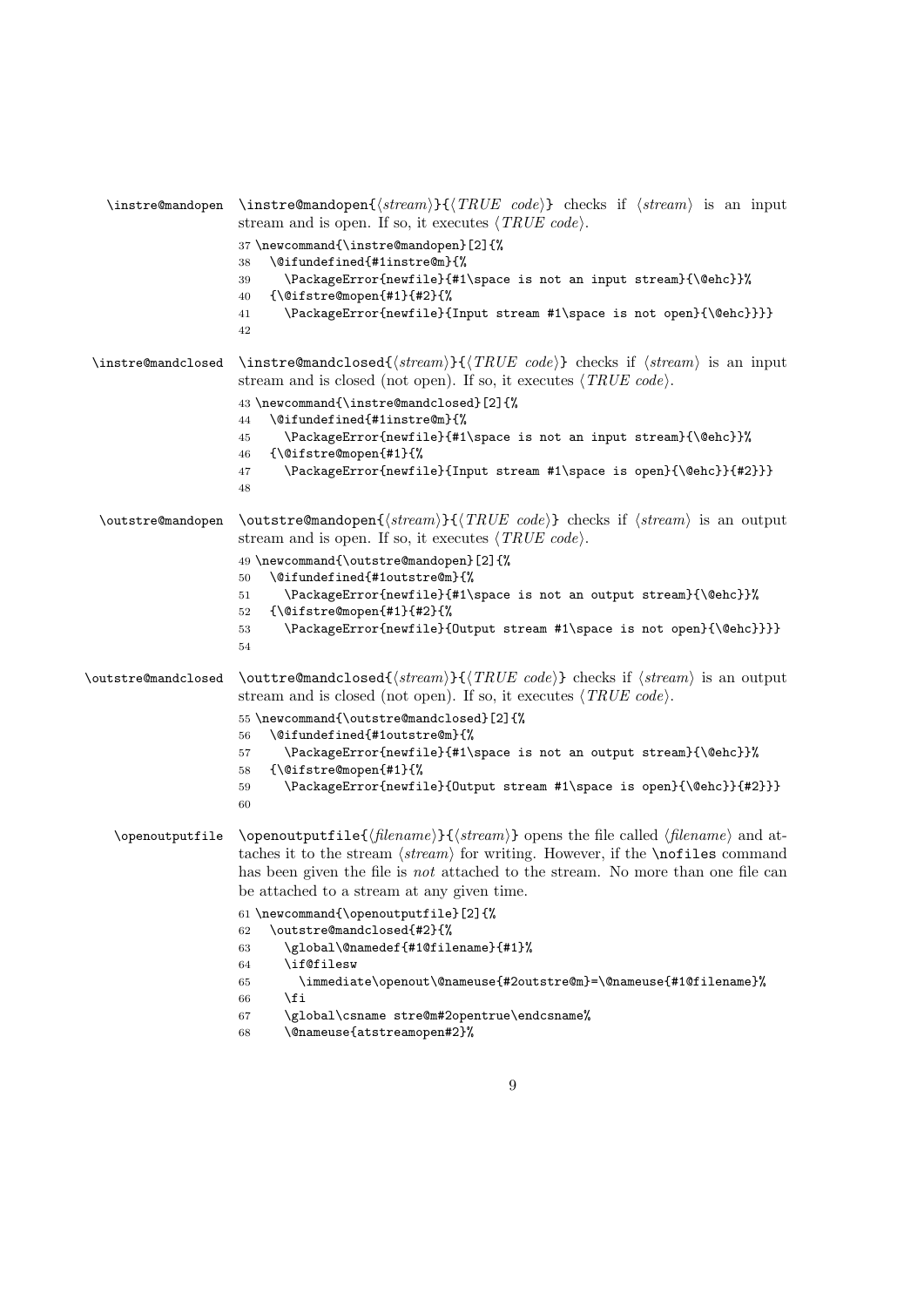```
69 }%
                   70 }
                   71
\closeoutputstream \closeoutputstream{\langle stream \rangle} closes the stream \langle stream \rangle.
                   72 \newcommand{\closeoutputstream}[1]{%
                   73 \outstre@mandopen{#1}{%
                   74 \@nameuse{atstreamclose#1}%
                   75 \immediate\closeout\@nameuse{#1outstre@m}%
                   76 \global\csname stre@m#1openfalse\endcsname}%
                   77 }
                   78
   \openinputfile \openinputfile{\{filename\}} opens the file called \{filename\} and at-
                   taches it to the stream \langle stream \rangle for reading. The file is added to the list of files.
                   No more than one file can be attached to a stream at any given time.
                   79 \newcommand{\openinputfile}[2]{%
                   80 \IfFileExists{#1}{% file exists
                   81 \instre@mandclosed{#2}{%
                   82 \@addtofilelist{#1}%
                   83 \global\@namedef{#1@filename}{#1}%
                   84 \immediate\openin\@nameuse{#2instre@m}=\@nameuse{#1@filename}%
                   85 \global\csname stre@m#2opentrue\endcsname%
                   86 \@nameuse{atstreamopen#2}}}%
                   87 \{ \%88 \PackageError{newfile}{Can't find file #1}{\@ehc}%
                   89 }%
                   90 }
                   91
\closeinputstream \closeinputstream{\langle stream \rangle} closes the stream \langle stream \rangle.
                   92 \newcommand{\closeinputstream}[1]{%
                   93 \instre@mandopen{#1}{%
                   94 \@nameuse{atstreamclose#1}%
                   95 \immediate\closein\@nameuse{#1instre@m}%
                   96 \global\csname stre@m#1openfalse\endcsname}%
                   97 }
                   98
    writeverbatim \begin{writeverbatim} {\langle stream \rangle} writes the contents of the environment as ver-
                   batim text to the given \langle stream \rangle.
                   99 \def\writeverbatim#1{%
                   100 \@bsphack
                   101 \let\do\@makeother\dospecials
                   102 \catcode'\^^M\active
                   103 \verbatim@startline
                   104 \verbatim@addtoline
                   105 \verbatim@finish
                   106 \def\verbatim@processline{%
```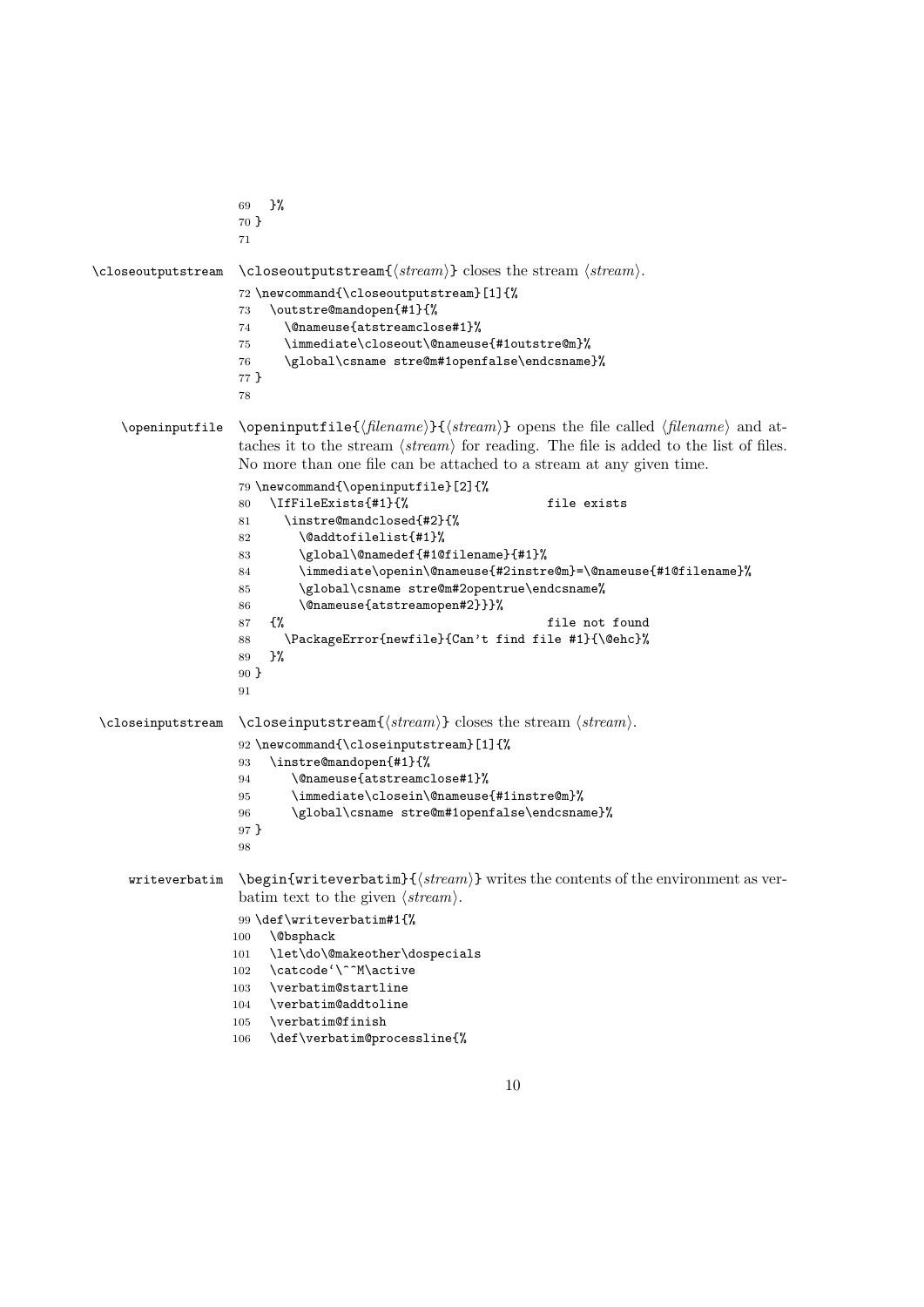```
107 \immediate\write\@nameuse{#1outstre@m}{\the\verbatim@line}}%
                       108 \verbatim@start}
                       109 \def\endwriteverbatim{\@esphack}
                       110
         \addots \addto stream{\stream}{text} writes \text{ } to the given \text{ }.
                       111 \newcommand{\addtostream}[2]{%
                       112 \@bsphack
                       113 \outstre@mandopen{#1}{%
                       114 {\let\protect\string
                       115 \immediate\write\@nameuse{#1outstre@m}{#2}%
                       116 }}%
                       117 \@esphack
                       118 }
                       119
      \ifstre@mnoteof \checkstre@mnoteof{\langle stream \rangle} sets \ifstre@mnoteof to TRUE if \langle stream \rangle is
   \checkstre@mnoteof
not at the end of the file (i.e., it is the opposite of \ifeof).
                       120 \newif\ifstre@mnoteof
                       121 \newcommand{\checkstre@meof}[1]{%
                       122 \stre@mnoteoftrue\ifeof\@nameuse{#1instre@m}\stre@mnoteoffalse\fi}
                       123
          \text{treatment}(stream) reads the contents of the given (stream) as \input text.124 \def\readstream#1{
                       125 \instre@mandopen{#1}{%
                       126 \loop \checkstre@meof{#1} \ifstre@mnoteof
                       127 \read\@nameuse{#1instre@m} to\temptokstre@m
                       128 \temptokstre@m
                       129 \repeat
                       130 }%
                       131 }
                       132
           \text{Vreadaline } \text{ \textit{stream} } \text{ reads what } \text{TeX} \text{ considers to be one line from the given}\langle stream \rangle as \input text.
                       133 \def\readaline#1{
                       134 \instre@mandopen{#1}{%
                       135 \ifeof\@nameuse{#1instre@m}
                       136 \PackageWarning{newfile}{No more to read from stream #1}
                       137 \else
                       138 \read\@nameuse{#1instre@m} to\temptokstre@m
                       139 \temptokstre@m
                       140 \overrightarrow{fi}141 }%
                       142 }
                       143
        \readverbatim \readverbatim{\langle stream \rangle} reads the contents of the given \langle stream \rangle as verbatim
\stre@mverbatim@input
                       text.
```
\verbatim@readstre@m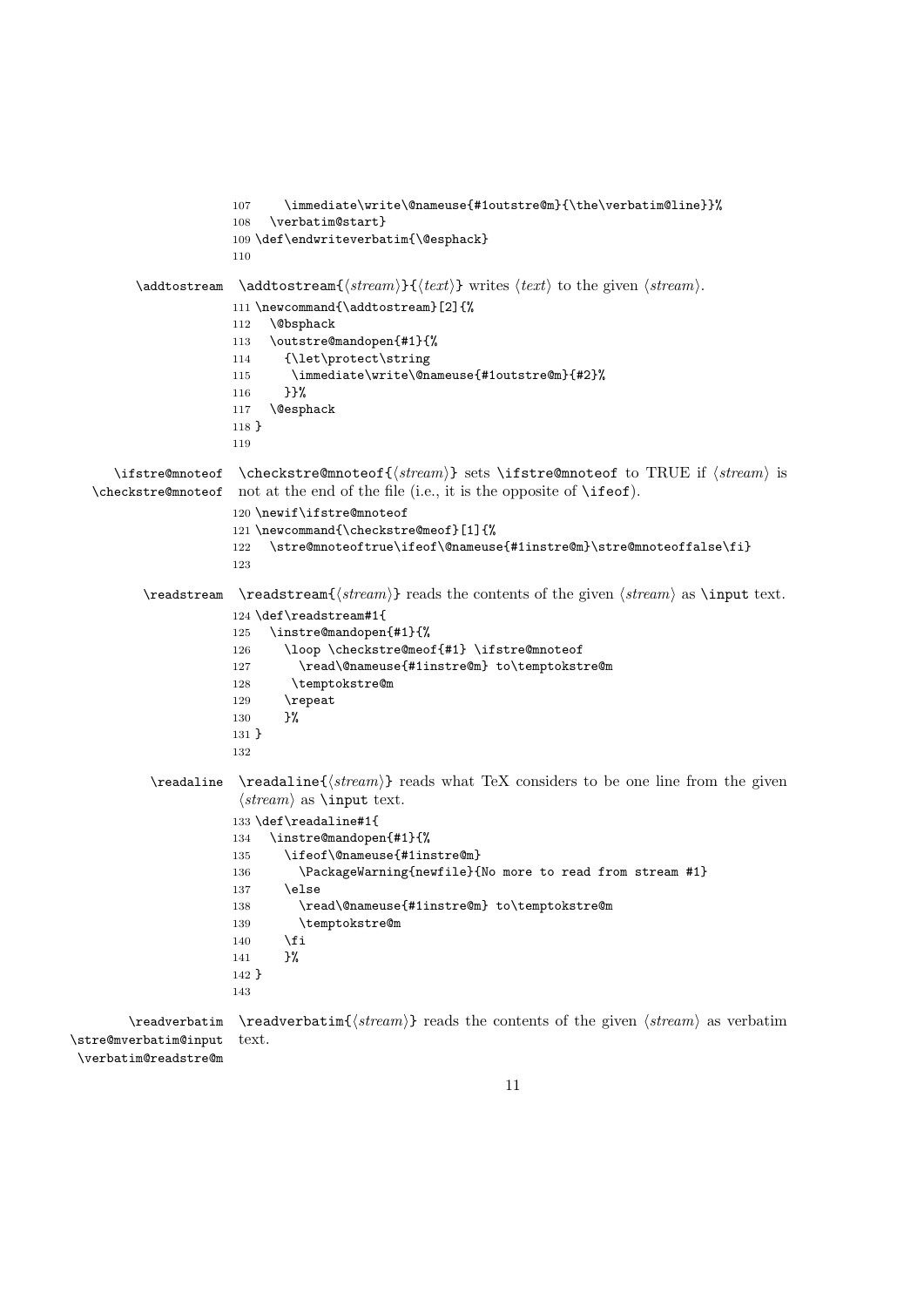```
The read verbatim code is a slight variation on code from the verbatim package.
                 Most of the setup is done by the macros \stre@mverbatim@input{\langle setup \rangle}{\langle stream \rangle}
                 and \verbatim@readstre@m{\langle stream \rangle}. Finally, \verbatim@read@file is a ver-
                 batim package macro.
                144 \def\readverbatim{\begingroup
                145 \@ifstar{\stre@mverbatim@input\relax}%
                146 {\stre@mverbatim@input{\frenchspacing\@vobeyspaces}}}
                147
                148 \def\stre@mverbatim@input#1#2{%
                149 \@ifstre@mopen{#2}%
                150 {\@verbatim #1\relax
                151 \def\verbatim@in@stream{\@nameuse{#2instre@m}}
                152 \verbatim@readstre@m{#2}\endtrivlist\endgroup\@doendpe}%
                153 {\PackageError{newfile}{Stream #2 is not open}{\@ehc}\endgroup}%
                154 }
                155
                156 \def\verbatim@readstre@m#1{%
                157 \verbatim@startline
                158 \expandafter\endlinechar\expandafter\m@ne
                159 \expandafter\verbatim@read@file
                160 \expandafter\endlinechar\the\endlinechar\relax
                161 \verbatim@finish
                162 }
                163
 \plainvstream A macro that sets \verbatim@processline to its default definition.
                164 \newcommand{\plainvstream}{%
                165 \def\verbatim@processline{\the\verbatim@line\par}%
                166 }
                167
\streamvnumfont
We need a counter for numbering lines read in verbatim.
 \stre@mvnfont
                    \langle \streamvnumfont{\langle font \rangle} defines \stre@mvnfont to be \langle font \rangle.
                168 \newcounter{streamvline}
                169 \newcommand{\streamvnumfont}[1]{\def\stre@mvnfont{#1}}
                170 \streamvnumfont{\footnotesize}
                171
   \streamvfont
\streamvfont{hfonti} defines \verbatim@font to use hfonti.
 \verbatim@font
172 \newcommand{\verbatimfont}[1]{%
                173 \def\verbatim@font{#1%
                174 \hyphenchar\font\m@ne
                175 \let\do\do@noligs
                176 \verbatim@nolig@list}}
                177 \verbatimfont{\normalfont\ttfamily}
                178
```
\numbervstream \numbervstream puts numbers at the start of each line read verbatim.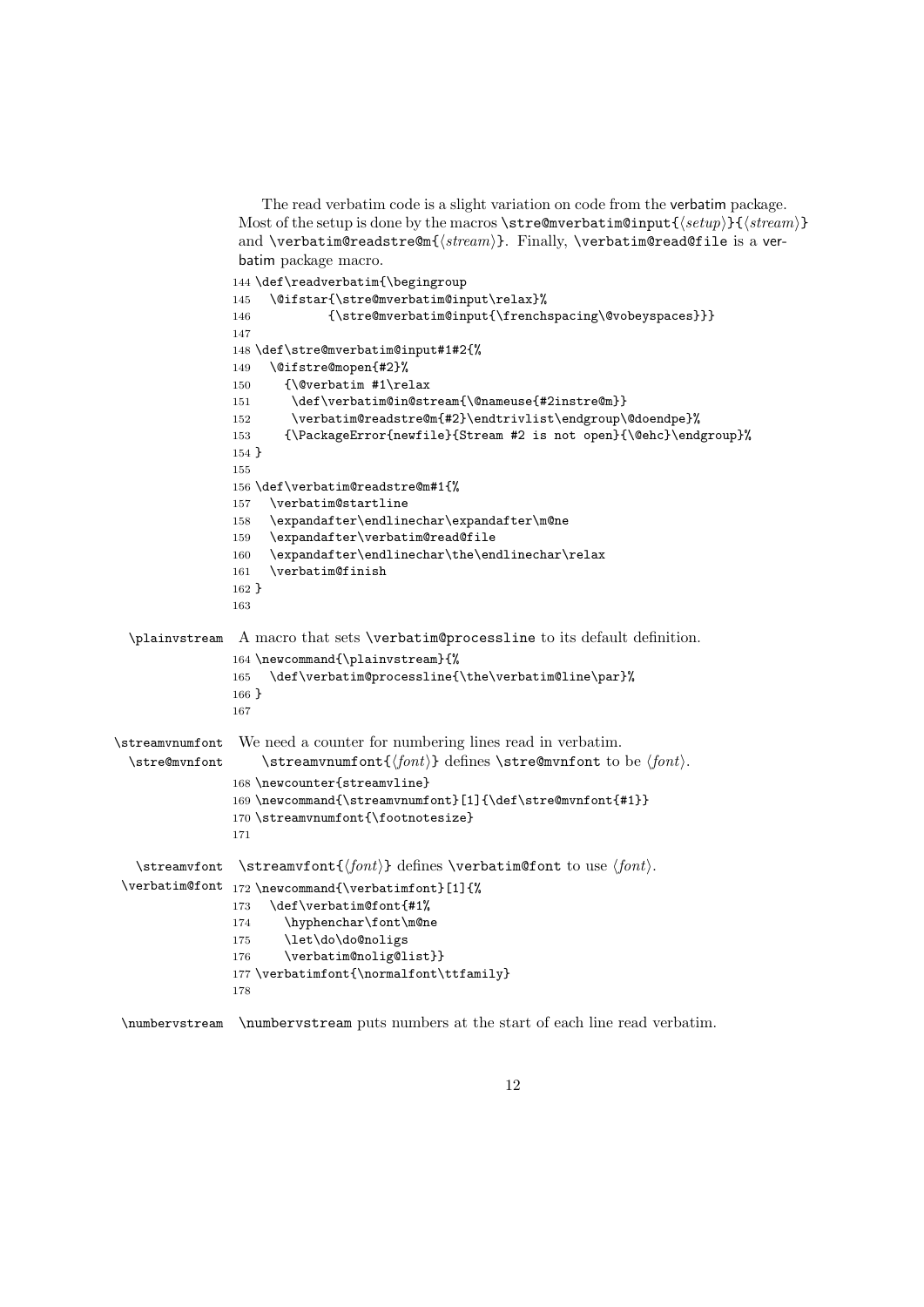```
179 \newcommand{\numbervstream}{%
180 \setcounter{streamvline}{0}%
181 \def\verbatim@processline{%
182 \addtocounter{streamvline}{1}%
183 \leavevmode
184 {\stre@mvnfont \thestreamvline}\space
185 \the\verbatim@line\par}%
186 }
187
```
\marginnumbervstream \marginnumbervstream puts numbers in the margin at the start of each line read verbatim.

```
188 \newcommand{\marginnumbervstream}{%
189 \setcounter{streamvline}{0}%
190 \def\verbatim@processline{%
191 \addtocounter{streamvline}{1}%
192 \leavevmode
193 \llap{{\stre@mvnfont \thestreamvline} \hskip\@totalleftmargin}
194 \the\verbatim@line\par}%
195 }
196
```
The end of the newfile package.

197  $\langle$ /outin $\rangle$ 

## References

- [GMS94] Michel Goossens, Frank Mittelbach, and Alexander Samarin. The LaTeX Companion. Addison-Wesley Publishing Company, 1994.
- [MG95] James Darrell McCauley and Jeff Goldberg. 'The endfloat package'. October, 1995.
- [Pif96] Mike Piff. 'Production of solution sheets in LaTeX2e'. July, 1996.
- [SRR99] Rainer Schöpf, Bernd Raichle, and Chris Rowley. 'A New Implementation of LaTeX's verbatim and verbatim\* Environments'. December, 1999.

### Index

Numbers written in italic refer to the page where the corresponding entry is described; numbers underlined refer to the code line of the definition; numbers in roman refer to the code lines where the entry is used.

| Symbols                                              |  | $\Theta$ \ebsphack  100, 112 \eehc  18, 33, 39, |  |
|------------------------------------------------------|--|-------------------------------------------------|--|
| $\Diamond$ addtofilelist  82 $\Diamond$ doendpe  152 |  | 41, 45, 47, 51,                                 |  |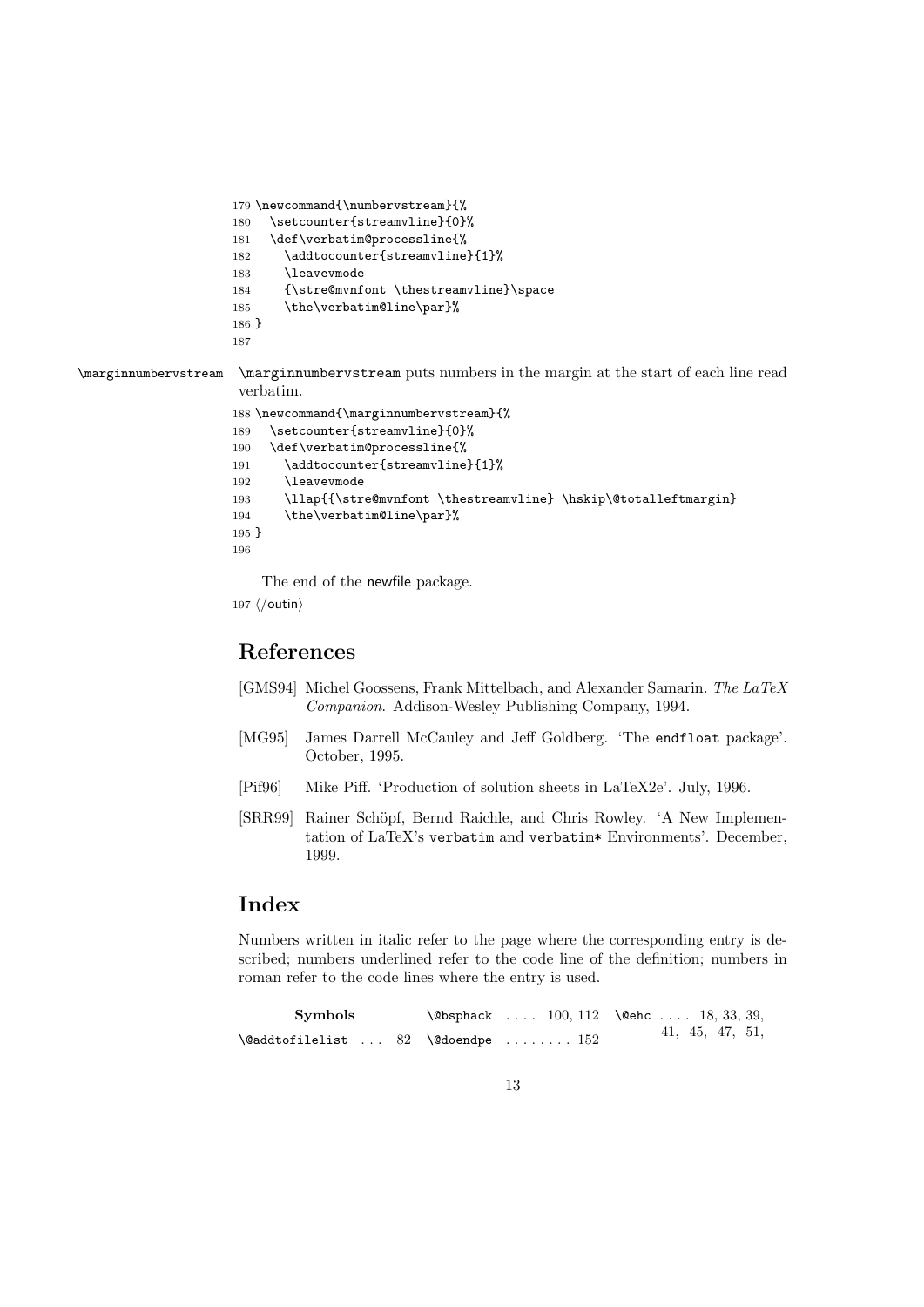| 53, 57, 59, 88, 153                            | $\text{logpecials} \dots 101$                            | $\neq$ 7                                       |
|------------------------------------------------|----------------------------------------------------------|------------------------------------------------|
| $\text{Qesphack} \dots 109, 117$               |                                                          | $\normalfont \ldots \ldots \space 177$         |
| $\text{Qifstar} \dots \dots \dots 145$         | Е                                                        | \numbervstream $\ldots$ 2, 179                 |
| $\texttt{{\char'136}l}$ . 35,                  | $\end{math}$ $7-11$ ,                                    | O                                              |
| 40, 46, 52, 58, 149                            | $14, 22-26, 29,$                                         |                                                |
| $\text{^\{0}$ ifundefined $6,$                 | 36, 67, 76, 85, 96                                       |                                                |
| 21, 38, 44, 50, 56                             | $\end{line}$ 158, 160                                    | \openinputfile                                 |
| $\{\mathsf{Qmakeother}\,\dots\,\dots\,\,101\}$ | $\end{writeverbatin}$ . 109                              | $\ldots$ 2, 15, 41, 44, 79                     |
| $\{\Omega, 12, \ldots, 12\}$                   | environments:                                            | $\epsilon$ 21, 26                              |
| 15, 27, 30, 63, 83                             | $comment \dots \dots$<br>3                               | \openout<br>65                                 |
| <i>\</i> @nameuse                              | writeverbatim $. 2, 99$                                  | \openoutputfile                                |
| .65, 68, 74, 75,                               |                                                          | $\ldots$ 2, 5–7, 14, 61                        |
| 84, 86, 94, 95,                                | F                                                        | \outstre@mandclosed                            |
| 107, 115, 122,                                 | \font $174$                                              | $\cdots \cdots \cdots$ 55, 62                  |
| 127, 135, 138, 151                             | $\setminus$ footnotesize  170                            | \outstre@mandopen .                            |
| $\texttt{\texttt{[Cttmargin]}.193}$            | $\frac{5}{16}$ 146                                       | $\ldots \ldots$ 49, 73, 113                    |
| $\sqrt{$ <i>Q</i> verbatim  150                |                                                          |                                                |
| $\text{Vovobeyspaces} \dots 146$               | н                                                        | P                                              |
| $\setminus$ 102                                | \hyphenchar  174 \PackageError                           |                                                |
|                                                |                                                          | $\ldots$ 18, 33, 39,                           |
| A                                              | 1                                                        | 41, 45, 47, 51,                                |
| $\text{Active} \dots \dots \dots 102$          | $\left\{\right.\left\ \right\ $ 64                       | 53, 57, 59, 88, 153                            |
| \addtocounter                                  | \ifeof $122, 135$                                        | $\text{Packag}$ Warning  136                   |
| $\ldots$ 24, 26, 182, 191                      | \IfFileExists<br>80                                      | $\alpha$ 3, 164                                |
| \addtostream                                   | \ifstre@mnoteof 120, 126                                 | $\ProvidesPackage  3$                          |
| $\ldots$ 2, 21-26, <u>111</u>                  | $\lambda$ immediate  65,                                 |                                                |
|                                                | 75, 84, 95, 107, 115                                     | $\mathbf R$                                    |
|                                                |                                                          |                                                |
| $\texttt{lattreamopenansin} \dots 6$           | \instre@mandclosed.                                      | $\verb+\read+\dots+127, 138$                   |
|                                                | $\ldots \ldots \ldots$ 43, 81                            | $\texttt{readaline} \dots 2, 133$              |
| С                                              | \instre@mandopen                                         | $\texttt{readstream} \dots 2, 16,$             |
| $\texttt{\textbackslash}$                      | $\ldots$ 37, 93, 125, 134                                | $22, 27, 42, 45, \underline{124}$              |
| \chapter $\ldots$ 5, 13, 18, 20                |                                                          | $\texttt{readverbatim} \dots 2, 144$           |
| $\text{checkstream}$ 121, 126                  | J                                                        | $\text{repeat} \dots \dots \dots 129$          |
| \checkstre@mnoteof . 120                       | $\lambda$ jobname $\mathbb N$ 26                         | $\lambda$ 4                                    |
| 95                                             |                                                          |                                                |
| \closeinputstream .                            | L                                                        | S                                              |
| $\ldots \ldots 2, 17, 92$                      | \listoffigures  18                                       | \section $\ldots$ 6, 20, 25                    |
| $\clot$ oseout<br>75                           | $\lambda$ 200p 126                                       | \stre@mnoteoffalse . 122                       |
| \closeoutputstream .                           |                                                          | \stre@mnoteoftrue . 122                        |
| $\ldots$ 2, 12, 14,                            | м                                                        | \stre@mverbatim@input                          |
|                                                | 16, 19, 39, 40, $\frac{72}{2} \text{backtitle} \dots 16$ | . <u>144</u>                                   |
|                                                | \closestream  \marginnumbervstream                       | $\setminus$ stre@mvnfont                       |
| $\ldots$ 23, 28, 43, 46                        | . 2, <u>188</u>                                          | $\ldots$ 168, 184, 193                         |
| comment (environment)<br>3                     |                                                          | $\setminus$ streamvfont $2, 172$               |
| $\{\text{csname} \dots \dots \ 7-11,$          | N                                                        | $\text{streamvnumfont}$ . 2, $\frac{168}{168}$ |
| 14, 22-26, 29,                                 | $\neq$ 120                                               | $\strut\text{string}$ 114                      |
| 36, 67, 76, 85, 96                             | \newinputstream                                          |                                                |
|                                                | $\ldots$ $1, 3, 5, 8, 20$                                | T                                              |
| D                                              | \newoutputstream                                         | \tableofcontents  17                           |
| \do $\dots$ 101, 175                           | $\ldots$ 1, 2, 4, 5, 5, 6                                | \temptokstre@m                                 |
| $\lambda$ do@noligs  175                       | 22                                                       | . 127, 128, 138, 139                           |

## 14